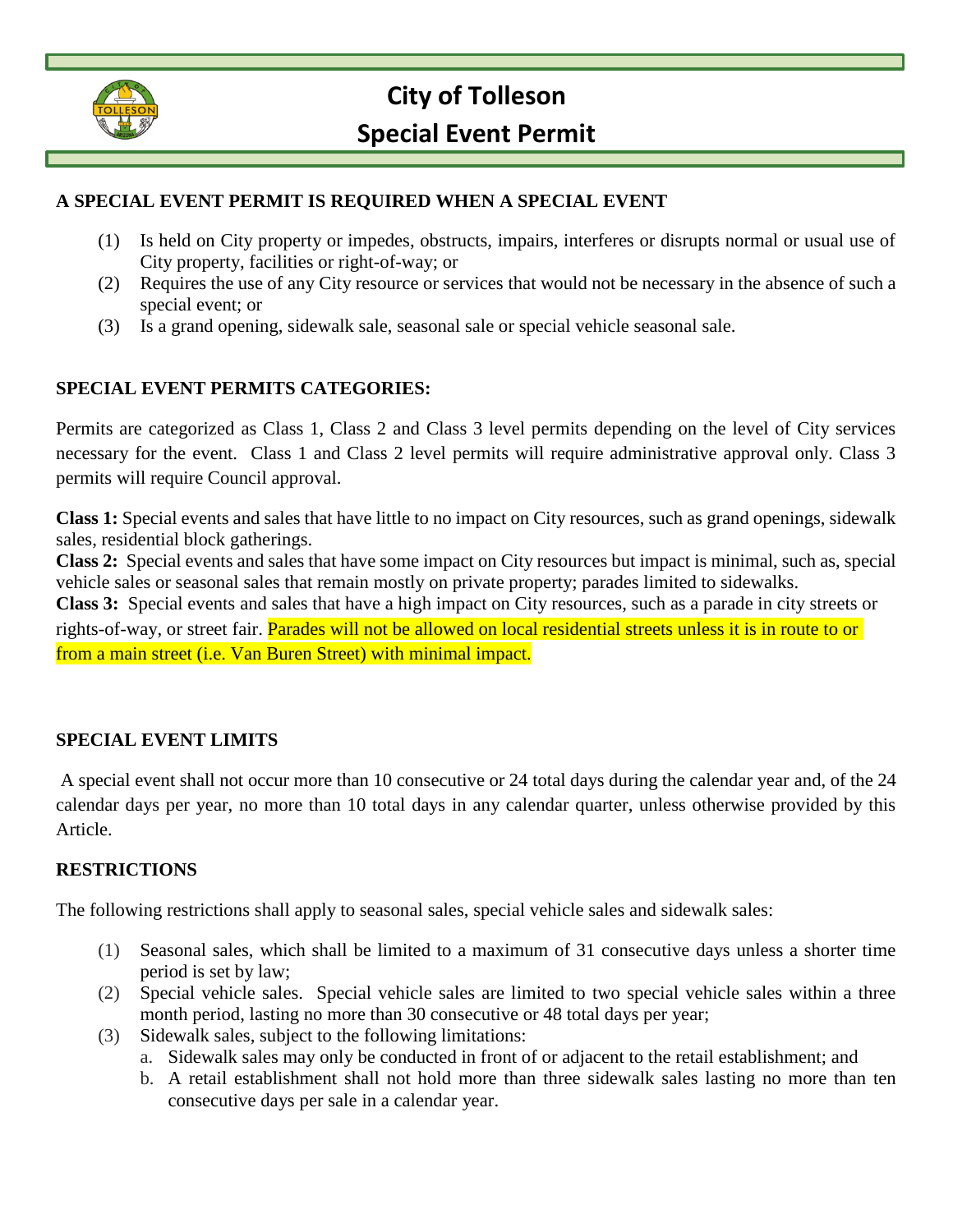## **APPLICATION PROCEDURES AND REQUIREMENTS.**

- (A) Permit Application. An applicant shall complete a special event permit application in the form prescribed by the City and provide the following information, as applicable:
	- (1) Type and description of the special event;
	- (2) Name, address, email address, and telephone number of the applicant and contact person, if different from applicant;
	- (3) Proposed date of the special event, together with beginning and ending times;
	- (4) Proposed location, including site plan or drawing;
	- (5) Tents, generators, pyrotechnic and other fire hazard information;
	- (6) Estimated numbers of special event staff, participants, and spectators;
	- (7) Parking information;
	- (8) Vendor and concessions information;
	- (9) Noise information, including whether a band, DJ or PA system is involved;
	- (10) Sanitation information;
	- (11) Whether liquor will be present;
	- (12) Whether the special event is open to the public and whether fees, if any, will be charged to participants or spectators.
	- (13) Signature of the applicant. If the application is for an activity on private property, the property owner or an agent of the property owner with the property owner's authorization shall sign the application.
	- (14) Traffic and street closure information, including route map;
	- (15) Services requested from the City, including police, fire, and emergency medical services;
	- (16) Barricade Plan;
	- (17) Insurance as prescribed in Section 3-8-10;
	- (18) Notification Plan. For applications involving street closures, the applicant shall use a form prescribed by the City to solicit comments or concerns regarding street closure from neighbors and businesses, as specified by the City, whose vehicular access to their property is affected by the street closure and submit to the City any such comments or concerns;
	- (19) Security Plan.
- (B) **Timing of Application.** Applicants shall submit completed special event permit applications for Class 3 permits to the City at least 60 calendar days before the special event, for Class 2 permits, at least 15 days before the event, and for Class 1 permits, at least 5 days before the event for approvals. Applications that are not timely submitted may be denied unless the applicant demonstrates to the special events administrator that compliance within the deadline was impractical or impossible, or the special events administrator determines that the delayed application will not impair the City's ability to accomplish the purposes of this Article.
- (C) **Multiple Jurisdictions.** If a special event involves multiple governmental jurisdictions, the applicant is required to obtain all applicable written authorizations from other governmental jurisdictions related to the special event.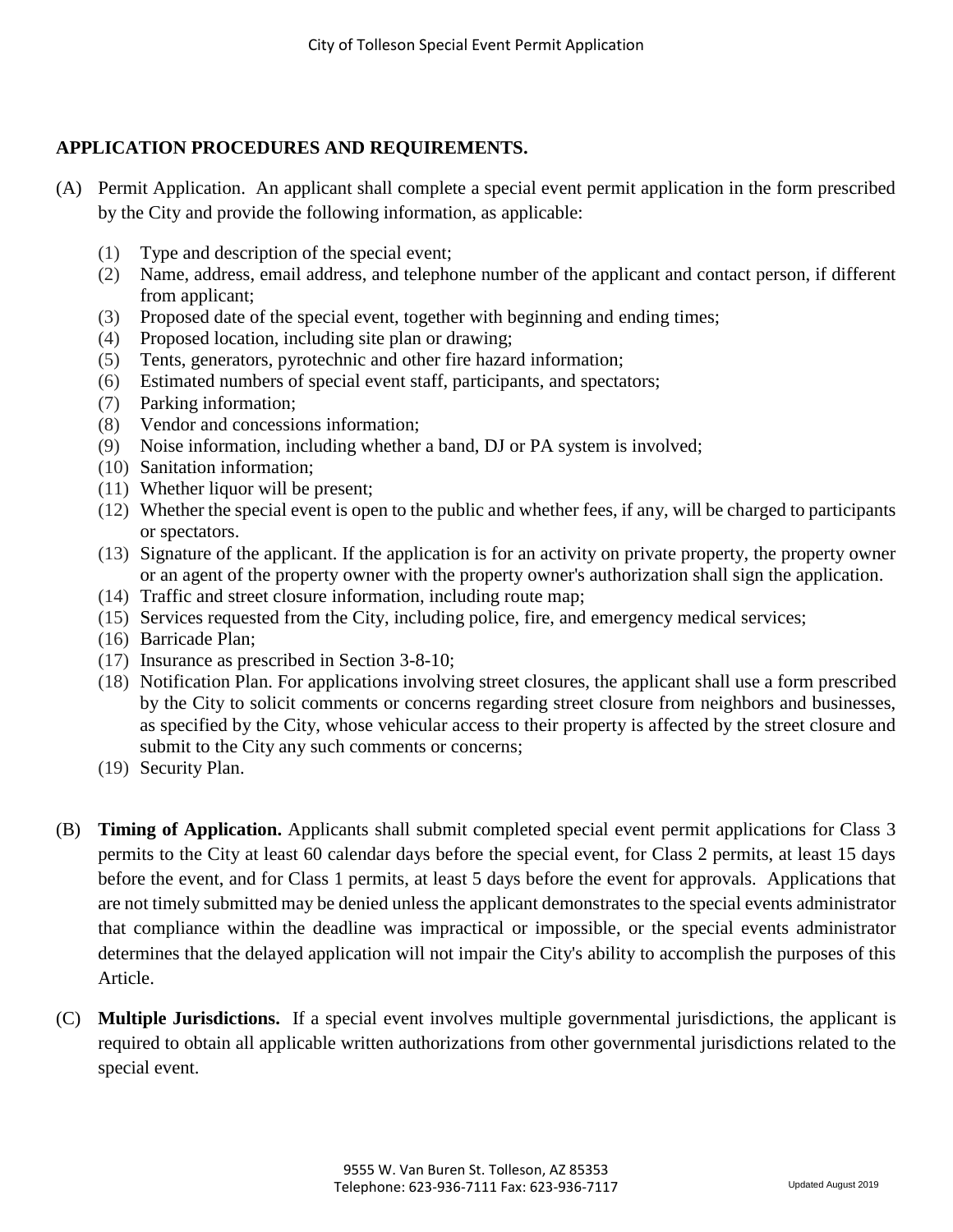## **APPLICATION PROCESSING; TIME FRAMES.**

- (A) Considerations. The special events administrator shall make decisions on completed applications, including whether to impose permit conditions, based on whether the applicant has demonstrated that the applicable requirements in Section 3-8-4 are satisfied.
- (B) Application Review Time Frames. The time frames by which the City will review and make a decision and administrative approvals on special event permit applications shall be posted on the City's website. **(Class 3 permits are reviewed and approved by Tolleson City Council, which meets only on the 2nd & 4th of each month, except during summer break or Holidays. Applications must be received no later 30 days before each event)**
- (C) Application Withdrawal. An applicant may withdraw its application prior to the issuance of an approval or denial. The City may consider an application withdrawn if the applicant fails to provide requested information or explanation of why the information cannot be provided within fifteen calendar days of the request.
- (D) Special Event Cancellation. An applicant shall notify the special events administrator immediately once the applicant knows that a permitted special event will not occur.
- (E) Misrepresentations. If the applicant makes a material misrepresentation on an application, such as a significant understatement of the anticipated number of participants, the applicant shall pay to the City any and all costs incurred by the City as a result of the misrepresentation.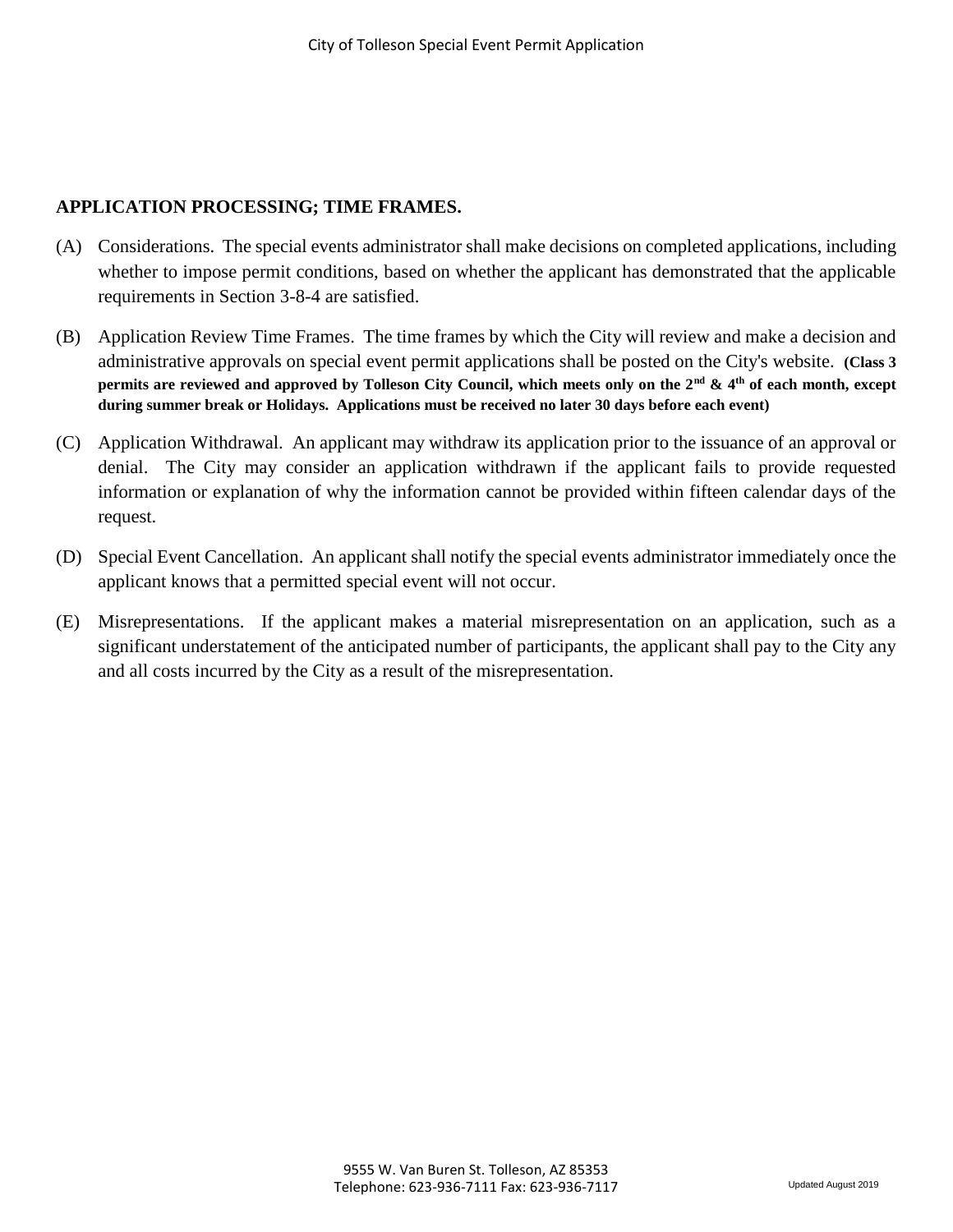## City of Tolleson SELL Fees

| <b>APPLICATION REVIEW FEES</b> | <b>FEE</b>                                                                                     |
|--------------------------------|------------------------------------------------------------------------------------------------|
| <b>Review Fee</b>              | \$75                                                                                           |
| <b>PERMIT FEES</b>             |                                                                                                |
| Class 1 Permit                 | \$25.00;                                                                                       |
|                                | additional \$25 expedited fee if submitted less than 5<br>days before the event                |
| Class 2 Permit                 | \$50.00;                                                                                       |
|                                | additional \$50 expedited fee if submitted less than 5<br>days before the event                |
| Class 3 Permit                 | \$175.00;                                                                                      |
|                                | additional \$150 expedited fee if submitted less than 30<br>days before the event <sup>1</sup> |
|                                | Clean up deposit: \$250.00 due upon reservation<br>submittal                                   |
|                                |                                                                                                |

Permit fees are refundable if the application is denied with the exception of review fee.

The applicant must pay in full to the City of Tolleson any cost incurred for use of City or vendor resources such as barricades, traffic cones, trash receptacles, staffing etc.

## **Class Types**

| <b>Type</b>       | Class 1                                                                                                                                     | Class <sub>2</sub>                                            | Class 3                                                                                                      |
|-------------------|---------------------------------------------------------------------------------------------------------------------------------------------|---------------------------------------------------------------|--------------------------------------------------------------------------------------------------------------|
|                   |                                                                                                                                             |                                                               |                                                                                                              |
| <b>Definition</b> | Events/sales that have no<br>impact on City resources (PD,<br>Fire, Field Operations, etc.)                                                 | Events/sales that has<br>minimal impact on City<br>resources. | Large event footprint,<br>anticipated high<br>attendance and traffic<br>count, high parking<br>demands, etc. |
| <b>Examples</b>   | <b>Grand openings</b><br><b>Seasonal Retail Sales</b><br>Sidewalk Sales<br><b>Special Vehicle Sales</b><br><b>Residential Block Parties</b> | Parades<br>Event which requires<br>inspections (tents, etc.)  | Event held partially or<br>entirely on public<br>property.                                                   |

**An additional fee will be charged to expedite application.**

 **The Arizona Department of Liquor License and Control (ADLLC) charges a separate fee. Review the ADLLC Application form for cost associated with your application.**

- **Other City/County/State fees may apply.**
- **Food vending services at a special requires registration through Maricopa County Environmental Services (Fees may apply)**

<sup>&</sup>lt;sup>1</sup> Must be submitted no less than 15 days before the event.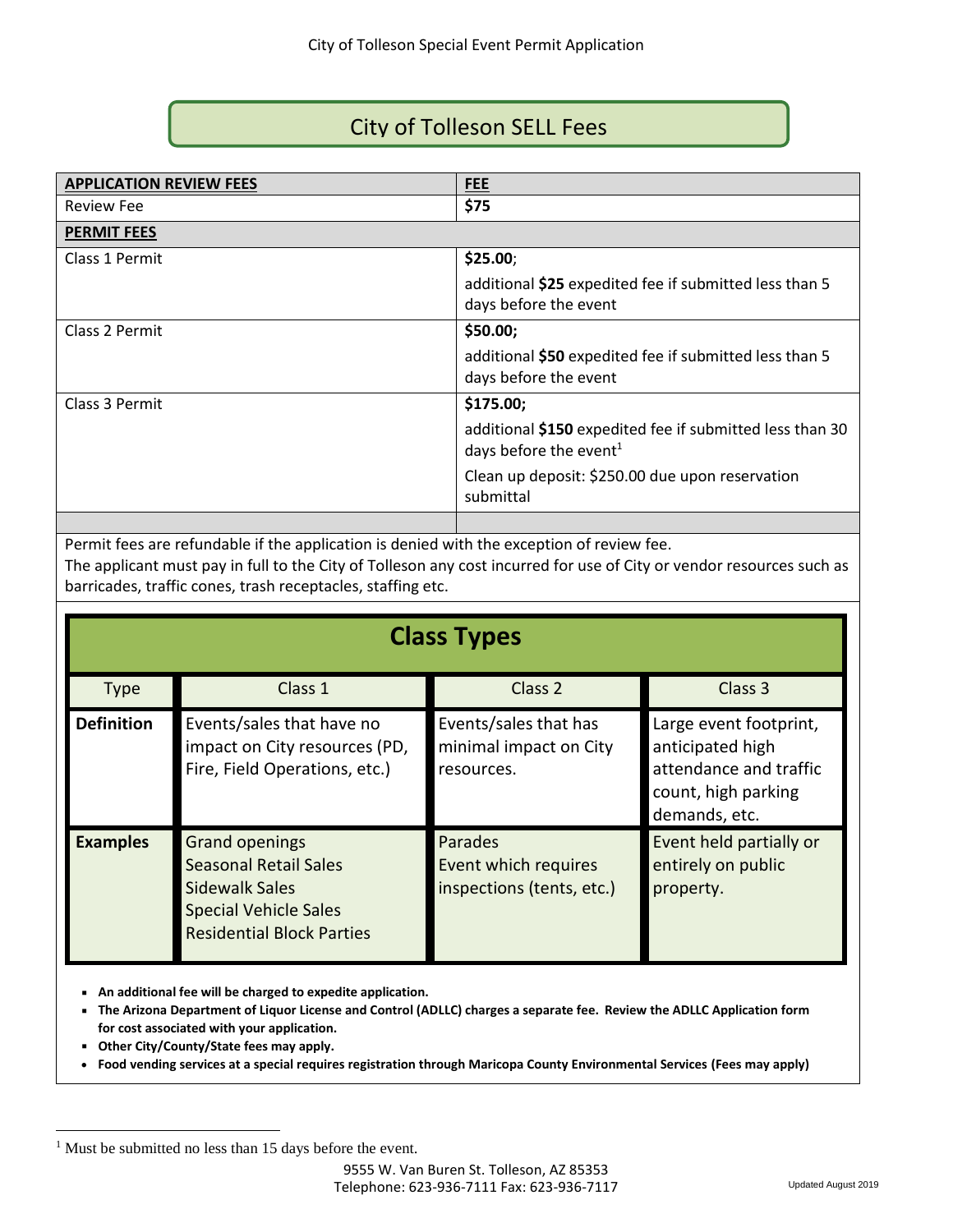## City of Tolleson Special Event Permit Application

 $0 - 100$   $101 - 250$   $251 - 500$   $501 - 2500$   $2501 - 5000$ 

#### ► **Applicant Information:** Over 5,000

1) Name of Qualified Organization:

Must match Sec. 1 on DLLC Application. List name exactly as listed with AZ Corporation Commission/ Organizing Documents.

2) Applicant Name:

Must match Sec. 9 #1 & Sec. 14 on DLLC Application. List name exactly as listed on the ID submitted with the application.

3) Applicant Email Address for City Notices:

4) Applicant Phone Numbers: Daytime/Cell #: Organization's #:

5) Does the applicant and/or business have a current business license filed with the City of Tolleson? If yes, provide a copy of the business license along with the application.

If no, the applicant and/or business owner must obtain a business license to do business in the City of Tolleson.

| <b>Event Information:</b>                                                                                                       |            |                |
|---------------------------------------------------------------------------------------------------------------------------------|------------|----------------|
| 6) Address of Special Event:                                                                                                    |            |                |
| Street Address (include Bldg. /Suite #),<br>City,<br>State,                                                                     | ZIP        |                |
| Must be an address/cannot be only cross streets. Must match Sec. 7 on DLLC Application.                                         |            |                |
| 7) Date(s) of Event (consecutive days): From:<br>To:                                                                            |            |                |
| Must match Sec. 11 on DLLC Application. If only 1 day, write date twice.                                                        |            |                |
| 8) Is the location a private residence?                                                                                         | $\Box$ Yes | N <sub>o</sub> |
| 9) Is the location a City owned property? (If yes, attach copy of liability insurance coverage showing the City as co-insured.) | $\Box$ Yes | N <sub>o</sub> |
| 9) Will the event be held in a City park or street? (If yes, attach documentation authorizing the event in the park/street.)    | $\Box$ Yes | N <sub>0</sub> |
| 10) The event will be held: (choose one) $\Box$ Indoors<br>$\Box$ Outdoors<br><b>Both</b><br>$\mathbf{I}$                       |            |                |
| (Additional permits may be required. Refer to Dept. Review Section)                                                             |            |                |
| 11) General Description of Event including activities:                                                                          |            |                |

12) How does this event support your organizations mission and tie into or support the City of Tolleson's mission, vision and core values: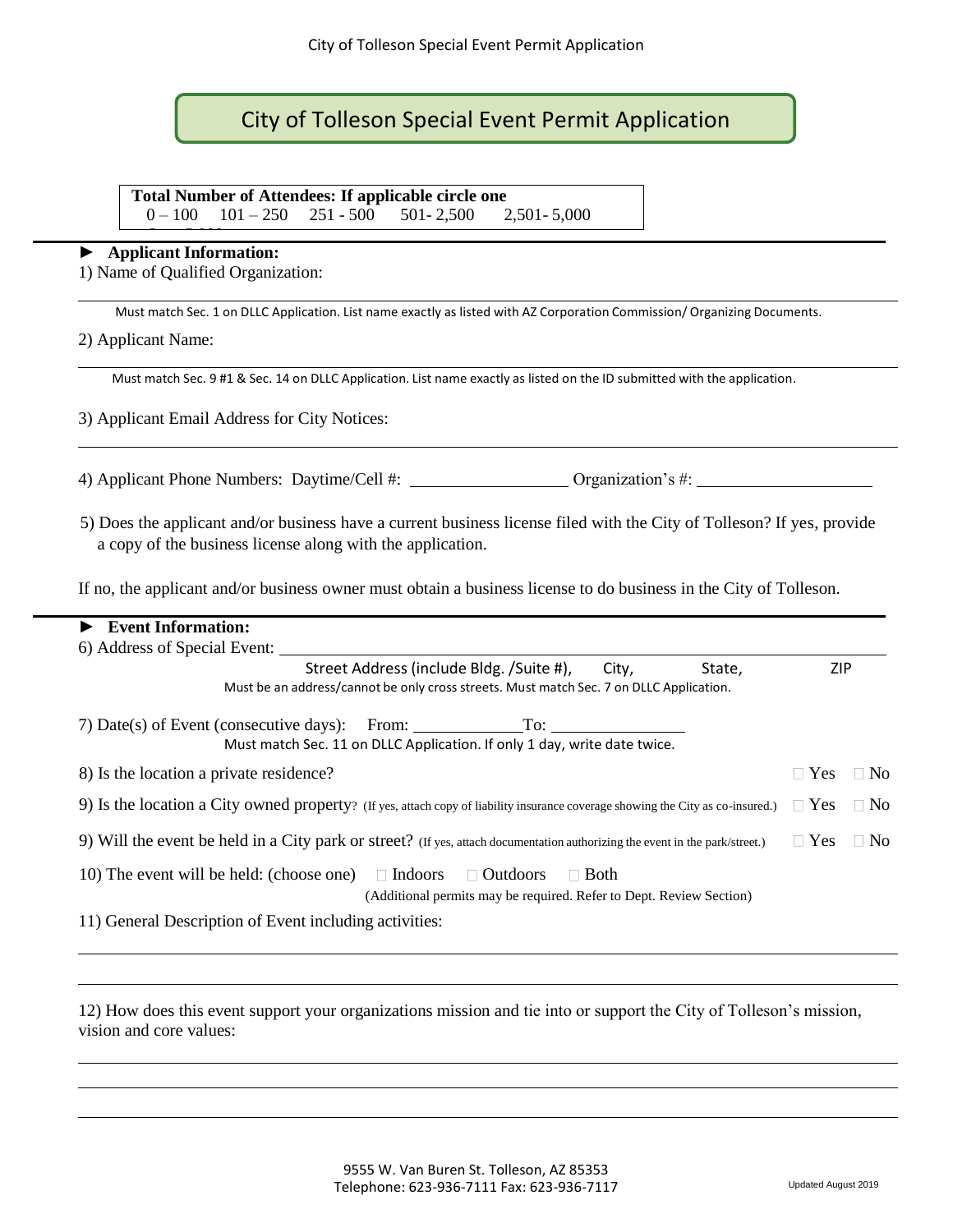13) Will there be any Rides/Concession Games at the event?  $\Box$  Yes  $\Box$  No

14) If yes, list the name of licensed company providing Rides/Games:

A licensed amusements company must be used for rides and/or for concession games operated by a concessionaire for profit.

- 15) Will an Auctioneer be used at the event?  $\Box$  Yes  $\Box$  No 14.1) If yes, choose a box below and provide details:
	- □ Is licensed in Tolleson; Name of Auctioneer:

Works for an Auction House licensed in Tolleson; Name of Auction:

□ Will donate services

**Sales Tax Report:** Within 30 days after the special event, the applicant must submit the sales report that was submitted to the state indicating that sales taxes have been paid.

**I ACKNOWLEDGE THAT PRIOR TO SUBMITTING THIS APPLICATION I HAVE THOROUGHLY REVIEWED THE CITY OF TOLLESON SPECIAL EVENT PERMIT APPLICATION. I ALSO UNDERSTAND THAT MY APPLICATION REVIEW FEE IS NOT REFUNDABLE, EVEN IF THE APPLICATION IS WITHDRAWN OR DENIED, PERMIT FEES ARE REFUNDABLE. I SWEAR UNDER PENALTY OF PERJURY THAT I HAVE READ THE FOREGOING APPLICATION AND THAT ALL THE INFORMATION AND STATEMENTS MADE HEREIN ARE TRUE AND CORRECT. I ACKNOWLEDGE THAT I AM RESPONSIBLE FOR THIS EVENT AND THAT IT IS MY RESPONSIBILITY, AS THE APPLICANT, TO ENSURE THE EVENT COMPLIES WITH ALL CITY, COUNTY & STATE REQUIREMENTS/LAWS.** 

| <b>Printed Applicant Name:</b> | Signature: | <b>Date:</b> |  |
|--------------------------------|------------|--------------|--|
|                                |            |              |  |

|                         | All applicants must have a current One-time/special event/non-renewable business license filed with the City of |                                             |
|-------------------------|-----------------------------------------------------------------------------------------------------------------|---------------------------------------------|
| Tolleson.               |                                                                                                                 |                                             |
| Type of Application:    | Reviewed by: Upon review initial                                                                                | <b>Class 3 Only:</b> Completed applications |
| Class 1                 | Special Event Administrator                                                                                     | must be submitted to the City Clerk's       |
|                         | <b>Tolleson Police Department</b>                                                                               | office to be placed on future agendas.      |
| Class 2                 | <b>Building Inspector</b>                                                                                       | Certificate of Insurance                    |
| Class 3                 |                                                                                                                 | Indemnification Letter                      |
| Class 1 and/or Class 2: | Signature of Special Event Administrator:                                                                       |                                             |
| Approved                |                                                                                                                 |                                             |
| Denied                  |                                                                                                                 |                                             |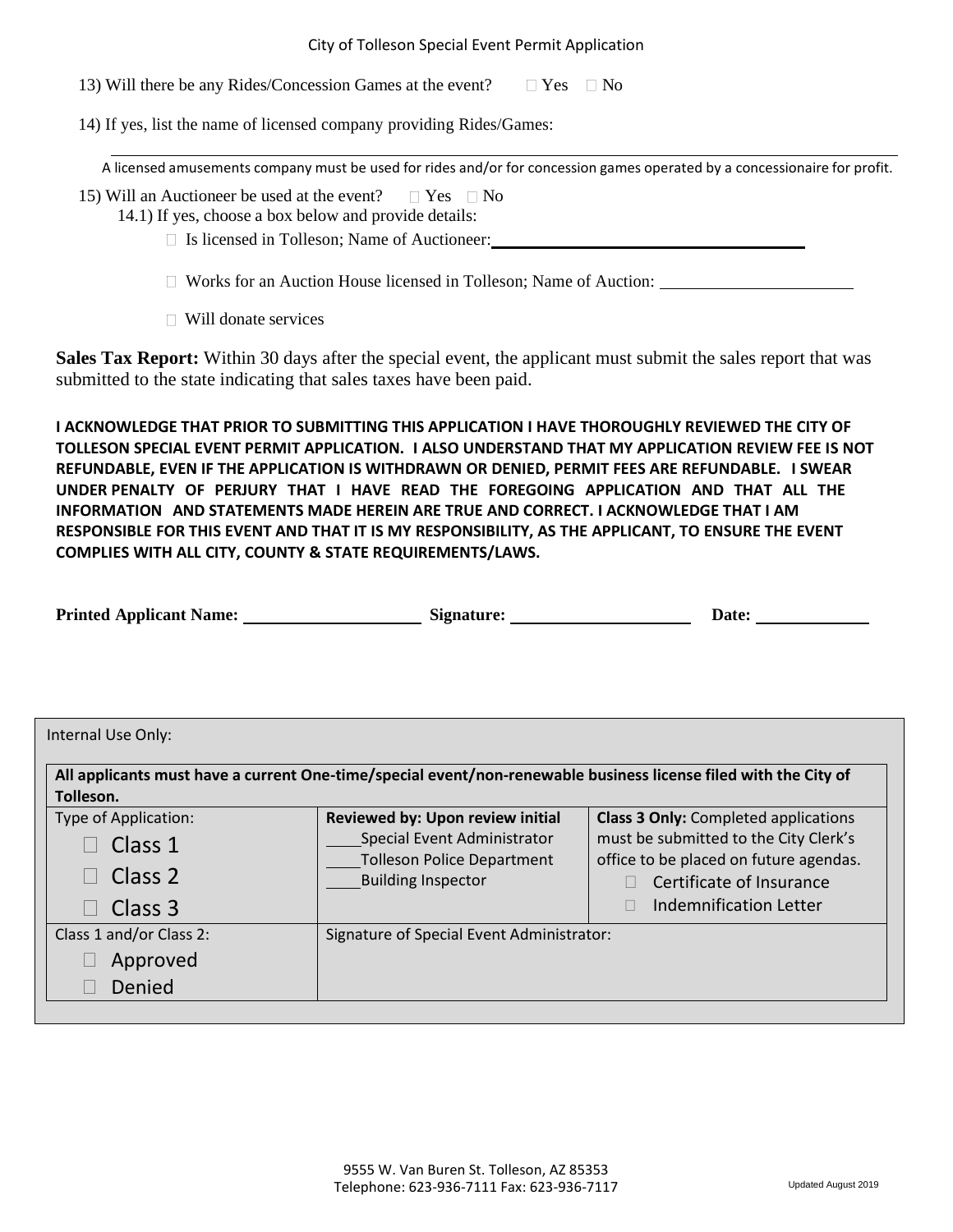City of Tolleson Special Event Permit Application

Steet Closure Application (Parade or Street Fair)

**Please note that additional permit requirements may be required (i.e. liquor license permits) and require additional lead times for processing. Please take this into account when submitting your Special Event permit; as we cannot expedite your meeting to accommodate this requirement.** 

#### **This form must include the following:**

(1) Traffic and street closure information, including route map;

- Parades will not be allowed on local residential streets unless it is in route to or from a main street (i.e. Van Buren Street) with minimal impact, the throwing of candy is not allowed in residential areas.
- (2) Services requested from the City, including police, fire, and field operations;
- (3) Barricade Plan;
- (4) Insurance as prescribed in Section 3-8-10;
- (5) Notification Plan. For applications involving street closures, the applicant shall use a form prescribed by the City to solicit comments or concerns regarding street closure from neighbors and businesses, as specified by the City, whose vehicular access to their property is affected by the street closure and submit to the City any such comments or concerns;

Please attach route maps, barricade plan and event site plan. The application will NOT be approved without the listed attachments.

| Proposed Event Teardown Date:                     | Event Teardown Start Time: _____________                                                                                                                                                                                       |
|---------------------------------------------------|--------------------------------------------------------------------------------------------------------------------------------------------------------------------------------------------------------------------------------|
|                                                   | Event Teardown End Time: _____________                                                                                                                                                                                         |
| Street<br><b>Park</b>                             | City Public Building Commercial Location                                                                                                                                                                                       |
| Events Components: (Please select all that apply) |                                                                                                                                                                                                                                |
| Race: 1 Mile, 3K or 5K                            | Animals                                                                                                                                                                                                                        |
| <b>Amusement Rides</b>                            | Tournament                                                                                                                                                                                                                     |
| Live Music                                        | Ceremony                                                                                                                                                                                                                       |
| Food Vendors                                      | <b>Bike Ride</b>                                                                                                                                                                                                               |
| <b>Merchandise Vendors</b>                        | Parade/Floats                                                                                                                                                                                                                  |
| Vehicles                                          | Other: the contract of the contract of the contract of the contract of the contract of the contract of the contract of the contract of the contract of the contract of the contract of the contract of the contract of the con |

9555 W. Van Buren St. Tolleson, AZ 85353 Telephone: 623-936-7111 Fax: 623-936-7117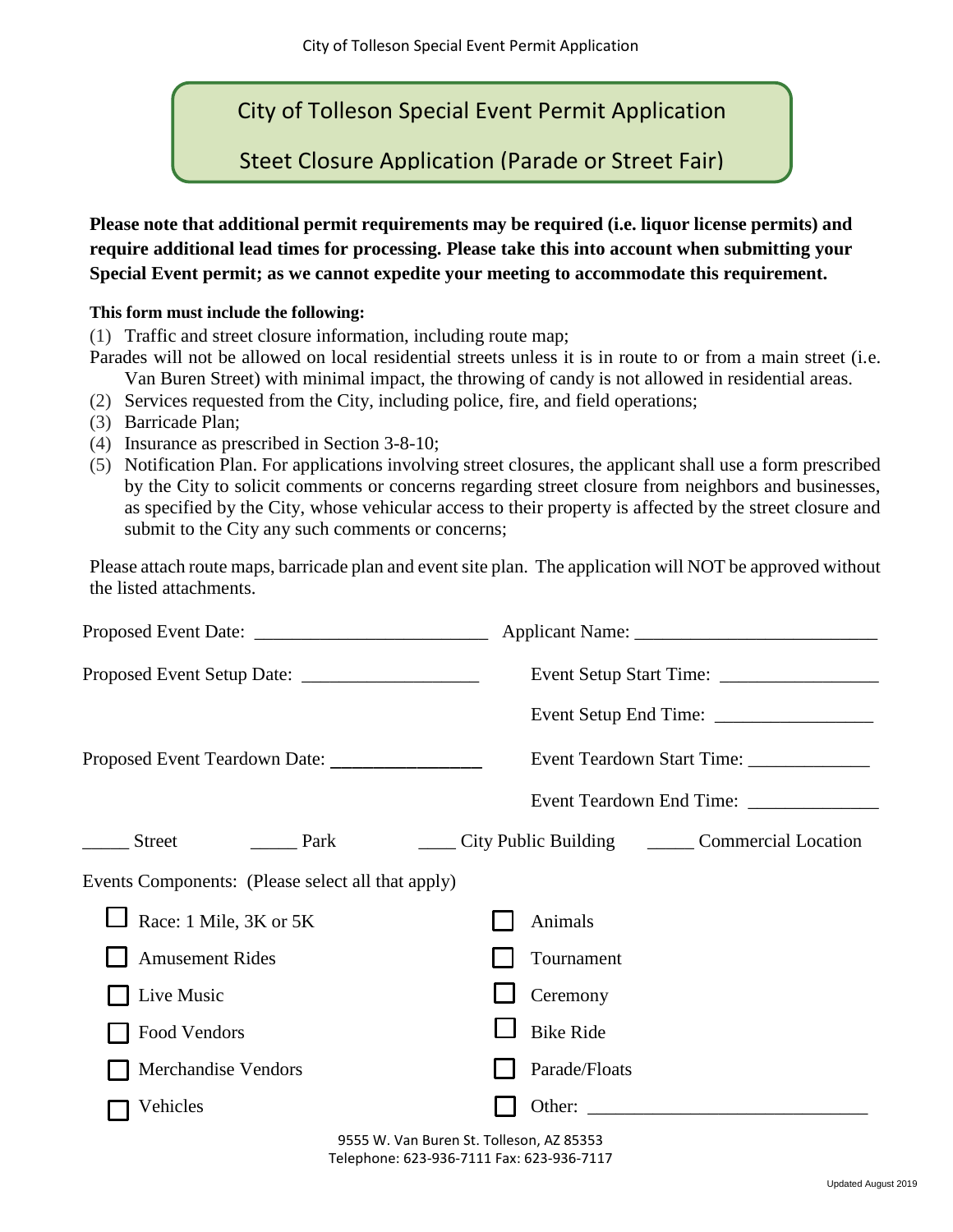## City of Tolleson Police Survey

**SECURITY CONTROLS/MEASURES:** The applicant must provide a proposal for security for the event. The Police Department

(PD) will review the security proposal and may require modifications (more, less, or different security).

|    | 1) How many of the following security personnel do you propose to have at the event?                                                                                                                                                                                                                 |                  |
|----|------------------------------------------------------------------------------------------------------------------------------------------------------------------------------------------------------------------------------------------------------------------------------------------------------|------------------|
|    | (Answer A-E, then list the total of A-D in TOTAL section below)                                                                                                                                                                                                                                      |                  |
| А. | # of AZ Department of Public Safety (DPS) licensed security guards:                                                                                                                                                                                                                                  |                  |
|    | <b>Guard Company Name:</b>                                                                                                                                                                                                                                                                           |                  |
|    | DPS License #                                                                                                                                                                                                                                                                                        |                  |
|    | Phone #:                                                                                                                                                                                                                                                                                             |                  |
|    | Email:                                                                                                                                                                                                                                                                                               | #                |
| В. | # of existing security staff from the organization applying for the license:                                                                                                                                                                                                                         | #                |
|    | C. # of existing security staff from the venue/location designated to cover event:                                                                                                                                                                                                                   |                  |
|    | Name:                                                                                                                                                                                                                                                                                                |                  |
|    | Email:                                                                                                                                                                                                                                                                                               | #                |
|    | D. # of volunteers: (Must be 21 years of age or older & cannot drink alcohol while they are working the event.)                                                                                                                                                                                      | #                |
|    | E. How many Police Officers (AZ Post-Certified) do you propose to have at the event?                                                                                                                                                                                                                 |                  |
|    | If hiring a Tolleson Police Officer, call the 623-936-2717 as soon as the application is submitted to                                                                                                                                                                                                |                  |
|    | the Building & Zoning Department. Be prepared to provide: the date(s)/time(s) of the event, # of                                                                                                                                                                                                     |                  |
|    | officers you are proposing to have, maximum peak attendance (maximum # of attendees that will                                                                                                                                                                                                        |                  |
|    | be at the event at any given time).                                                                                                                                                                                                                                                                  |                  |
|    | If hiring Police from another jurisdiction, list that jurisdictions coordinator's information:                                                                                                                                                                                                       |                  |
|    | Name: <u>Name:</u> Ph. # (Name: 2008) Ph. # (Name: 2008) Ph. # (Name: 2008) Ph. # (Name: 2008) Ph. # (Name: 2008) Ph. # (Name: 2008) Ph. # (Name: 2008) Ph. # (Name: 2008) Ph. # (Name: 2008) Ph. # (Name: 2008) Ph. # (Name: 2008)                                                                  |                  |
|    |                                                                                                                                                                                                                                                                                                      |                  |
|    | Total for #1 (Add A-E):                                                                                                                                                                                                                                                                              | #                |
|    |                                                                                                                                                                                                                                                                                                      | <b>TOTAL A-E</b> |
|    | 3) Will all security listed in #1 & #2 (above) be present during the entire event?<br>$\square$ Yes<br>$\Box$ No, some will be staggered.<br>If the answer is "No" & security will be staggered, PD will contact you and ask you to fill out a "Proposed Security Plan for Staggered Security" page. |                  |
|    | <b>EVENT DETAILS:</b>                                                                                                                                                                                                                                                                                |                  |
|    | 4) The event will be: (choose one)<br>$\Box$ Open to public<br>$\Box$ Invitation only<br>$\Box$ Members/Guests only                                                                                                                                                                                  |                  |
|    | 5) The following types of alcohol will be served: (choose all that apply) $\Box$ Beer $\Box$ Wine $\Box$ Spirituous liquor                                                                                                                                                                           |                  |
|    | 6) Alcohol will be served in: (choose all that apply)<br>$\Box$ Glasses<br>$\square$ Bottles<br>$\Box$ Disposable cups<br>(If the event is outdoors: only disposable cups are allowed. Exception: wine glasses are allowed at formal affairs.)                                                       |                  |
|    | 7) Alcohol will be served: (choose one)<br>$\Box$ Throughout entire event<br>$\Box$ Only in Beer Garden(s)                                                                                                                                                                                           |                  |

Answer a.- c. ONLY if the answer above in #7 is *" Only in Beer Garden (s) "* (Otherwise leave a-c blank and jump to question #8)

a. W ill the garden(s) be: (choose one)  $\Box$  21 & older only (You must card at the garden entrance.)  $\Box$  All ages (You must card at the point of sale.)

b. What is the estimated maximum peak attendance inside the garden(s)? (The maximum peak attendance = the maximum number of persons that are estimated to be inside the beer garden(s), at once, at any given time.)

c. W h a t type of barriers/enclosure will the Beer Garden(s) have? (Examples: 6' chain link fence (covered or uncovered); 3 ½' lattice or picket fence (typically white); 4' or 6' plastic (typically orange) construction fence; metal barricades (like bicycle fencing); Block walls; Second story or higher balcony. The type of enclosure can also be a mixture of things. Example: west side = block wall, east and north side = 6' chain link, south side = 3 %' lattice or picket fence with an opening for ingress/egress.)

**8)** How will you prevent underage alcohol consumption? (Examples: Wristbands; separate area; 21-and-up event with carding at door/point of sale, hand stamp.)

Provide a specific/detailed answer. Police Officers cannot be used to "card" (verify a person's age); only volunteers, guard company personnel and/or servers can do "carding". *Note: If there is any question that a person may not be at least 21 years old, that person must be "carded" at the point of sale/service -- even if that person was already carded at the entrance of the event or the entrance of the beer garden (if applicable).*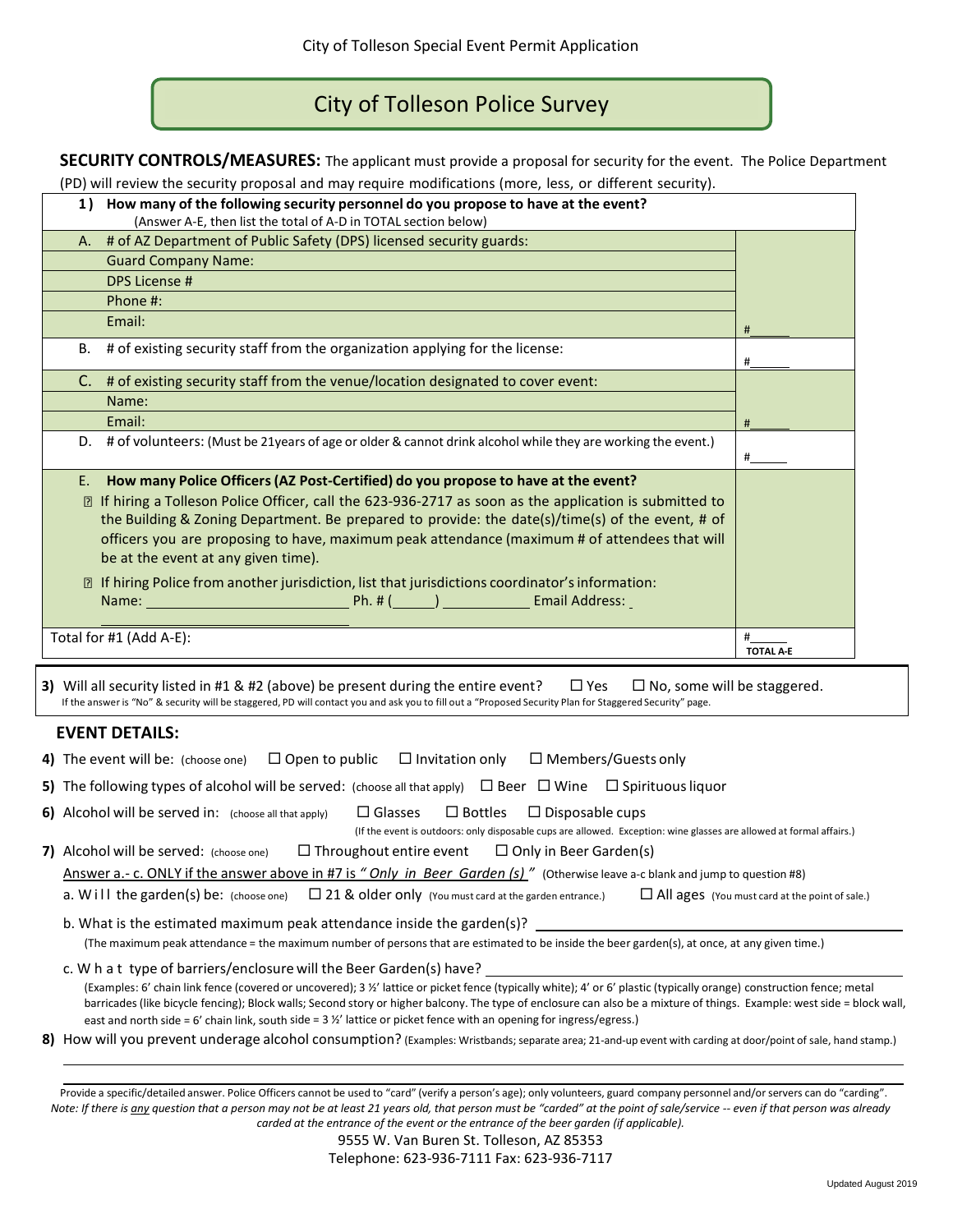## City of Tolleson Police Survey…cont'd

| List the Event end-times and the Liguor Service end-times below for each day of the event. Please note that Police will require<br>9)<br>that Liquor Service end at least 1/2 hour before the Event end-time. (Attach more pages if needed) |      |                                                                                                                |                |        |      |                                                                                                                |                |
|---------------------------------------------------------------------------------------------------------------------------------------------------------------------------------------------------------------------------------------------|------|----------------------------------------------------------------------------------------------------------------|----------------|--------|------|----------------------------------------------------------------------------------------------------------------|----------------|
|                                                                                                                                                                                                                                             | Date | Liquor Service end-time (at<br>least 1/2 hr. before event end time) Must<br>match Sec. 11 on DLLC application. | Event end-time |        | Date | Liquor Service end-time<br>(at least 1/2 hr. before event end time) Must<br>match Sec. 11 on DLLC application. | Event end-time |
| Day $1$ :                                                                                                                                                                                                                                   |      |                                                                                                                |                | Day 4: |      |                                                                                                                |                |
| Day $2:$                                                                                                                                                                                                                                    |      |                                                                                                                |                | Day 5: |      |                                                                                                                |                |
| Day 3:                                                                                                                                                                                                                                      |      |                                                                                                                |                | Day 6: |      |                                                                                                                |                |
|                                                                                                                                                                                                                                             |      |                                                                                                                |                |        |      |                                                                                                                |                |

|           |                                                                                                                                                                                                                                                                                                                                                                                                                                                                          |                                  |                                                                                                                                                                                                                                |                                                                  |                      | 10) a. What is the total daily attendance each day & the maximum peak attendance each day? (Attach more pages if needed)                      |                            |
|-----------|--------------------------------------------------------------------------------------------------------------------------------------------------------------------------------------------------------------------------------------------------------------------------------------------------------------------------------------------------------------------------------------------------------------------------------------------------------------------------|----------------------------------|--------------------------------------------------------------------------------------------------------------------------------------------------------------------------------------------------------------------------------|------------------------------------------------------------------|----------------------|-----------------------------------------------------------------------------------------------------------------------------------------------|----------------------------|
|           |                                                                                                                                                                                                                                                                                                                                                                                                                                                                          |                                  | • Total daily attendance = total # of people expected to attend the event that day.                                                                                                                                            |                                                                  |                      |                                                                                                                                               |                            |
|           |                                                                                                                                                                                                                                                                                                                                                                                                                                                                          |                                  |                                                                                                                                                                                                                                |                                                                  |                      | Maximum peak attendance = the maximum number of persons that are estimated to be at the event (all at once) at any given time.                |                            |
|           |                                                                                                                                                                                                                                                                                                                                                                                                                                                                          |                                  | • The total daily attendance cannot be lower than the maximum peak attendance.                                                                                                                                                 |                                                                  |                      |                                                                                                                                               |                            |
|           | Date                                                                                                                                                                                                                                                                                                                                                                                                                                                                     | <b>Total Daily</b><br>Attendance | Maximum Peak<br>Attendance                                                                                                                                                                                                     |                                                                  | Date                 | <b>Total Daily Attendance</b>                                                                                                                 | Maximum Peak<br>Attendance |
| Day $1$ : |                                                                                                                                                                                                                                                                                                                                                                                                                                                                          |                                  |                                                                                                                                                                                                                                | Day 4:                                                           |                      |                                                                                                                                               |                            |
| Day $2:$  |                                                                                                                                                                                                                                                                                                                                                                                                                                                                          |                                  |                                                                                                                                                                                                                                | Day 5:                                                           |                      |                                                                                                                                               |                            |
| Day 3:    |                                                                                                                                                                                                                                                                                                                                                                                                                                                                          |                                  |                                                                                                                                                                                                                                | Day 6:                                                           |                      |                                                                                                                                               |                            |
|           |                                                                                                                                                                                                                                                                                                                                                                                                                                                                          |                                  | b. TOTAL # OF EVENT ATTENDEES: North and the set of the set of the set of the set of the set of the set of the set of the set of the set of the set of the set of the set of the set of the set of the set of the set of the s |                                                                  |                      |                                                                                                                                               |                            |
|           |                                                                                                                                                                                                                                                                                                                                                                                                                                                                          |                                  |                                                                                                                                                                                                                                |                                                                  |                      | ADD THE # OF TOTAL DAILY ATTENDEES FOR EACH DAY. EXAMPLE: FOR A 3 DAY EVENT WITH TOTAL DAILY ATTENDANCE OF 100 EACH DAY = 300                 |                            |
|           |                                                                                                                                                                                                                                                                                                                                                                                                                                                                          |                                  |                                                                                                                                                                                                                                |                                                                  |                      | THE MAXIMUM PEAK ATTENDANCE, TOTAL DAILY ATTENDANCE & TOTAL # OF EVENT ATTENDEES WILL BE USED TO DETERMINE THE LEVELS OF SECURITY             |                            |
|           |                                                                                                                                                                                                                                                                                                                                                                                                                                                                          |                                  |                                                                                                                                                                                                                                |                                                                  |                      | REQUIRED FOR THE EVENT. IT IS THE APPLICANT'S RESPONSIBILITY TO ENSURE THAT THE LEVELS OF ATTENDANCE LISTED IN THIS SECTION CORRESPOND TO THE |                            |
|           | LEVELS OF ATTENDANCE AT THE EVENT.                                                                                                                                                                                                                                                                                                                                                                                                                                       |                                  |                                                                                                                                                                                                                                |                                                                  |                      |                                                                                                                                               |                            |
|           |                                                                                                                                                                                                                                                                                                                                                                                                                                                                          |                                  |                                                                                                                                                                                                                                |                                                                  |                      |                                                                                                                                               |                            |
|           | <b>OTHER EVENT INFORMATION:</b> These items may require other permits. Reference the Departmental Reviews Section of this packet.<br>11) Will there be any Temporary Fencing or Barriers at the event?                                                                                                                                                                                                                                                                   |                                  |                                                                                                                                                                                                                                |                                                                  |                      |                                                                                                                                               |                            |
|           |                                                                                                                                                                                                                                                                                                                                                                                                                                                                          |                                  |                                                                                                                                                                                                                                |                                                                  | $\Box$ Yes $\Box$ No |                                                                                                                                               |                            |
|           |                                                                                                                                                                                                                                                                                                                                                                                                                                                                          |                                  | If the answer is "Yes": What type?                                                                                                                                                                                             |                                                                  |                      |                                                                                                                                               |                            |
|           | (Examples: 6' chain link fence (covered or uncovered); 3 1/2' lattice or picket fence (typically white); 4' or 6' plastic (typically orange) construction fence; metal<br>barricades (like bicycle fencing); Block walls; Second story or higher balcony. The type of enclosure can also be a mixture of things. Example: west side = block wall,<br>east and north side = 6' chain link, south side = 3 %' lattice or picket fence with an opening for ingress/egress.) |                                  |                                                                                                                                                                                                                                |                                                                  |                      |                                                                                                                                               |                            |
|           | <b>12)</b> Will there be Live Entertainment or Music? $\Box$ Yes $\Box$ No                                                                                                                                                                                                                                                                                                                                                                                               |                                  |                                                                                                                                                                                                                                |                                                                  |                      |                                                                                                                                               |                            |
|           | If the answer is "Yes": What type?<br>[Examples: Live Band/Music (Rock/Country/Jazz, Etc.), Recorded background music (include type), Live Symphony, Dance Group, Mariachi, DJ (include type of music), Children's Choir.]                                                                                                                                                                                                                                               |                                  |                                                                                                                                                                                                                                |                                                                  |                      |                                                                                                                                               |                            |
|           |                                                                                                                                                                                                                                                                                                                                                                                                                                                                          |                                  |                                                                                                                                                                                                                                |                                                                  |                      |                                                                                                                                               |                            |
|           | 14) What type of Event Parking will you have?                                                                                                                                                                                                                                                                                                                                                                                                                            |                                  |                                                                                                                                                                                                                                |                                                                  |                      |                                                                                                                                               |                            |
|           |                                                                                                                                                                                                                                                                                                                                                                                                                                                                          |                                  |                                                                                                                                                                                                                                | (Example: Existing/shuttle/adjacent to property/street parking.) |                      |                                                                                                                                               |                            |

#### **For road closures and parades please submit barricade and detour route maps for city approval.**

**PLEASE NOTE: POLICE OFFICERS & OTHER OFFICIALS MAY VISIT THE EVENT TO CONFIRM THAT THE APPLICANT/EVENT IS COMPLYING WITH THE INFORMATION PROVIDED ON THIS POLICE DEPARTMENT QUESTIONNAIRE. UNAPPROVED CHANGES TO THE EVENT AND/OR LIQUOR VIOLATIONS DURING THE EVENT MAY IMPACT FUTURE APPLICATION APPROVALS AND CAN RESULT IN IMMEDIATE ENFORCEMENT ACTION AND/OR PROSECUTION. I ACKNOWLEDGE THAT I HAVE THOROUGHLY REVIEWED THIS PACKET, CITY APPLICATION & CITY POLICE QUESTIONNAIRE AND THAT I AM RESPONSIBLE FOR THIS EVENT AND IT IS MY RESPONSIBILITY AS THE APPLICANT TO ENSURE THE EVENT COMPLIES WITH ALL CITY, COUNTY & STATE REQUIREMENTS/LAWS.** 

| <b>Printed Applicant Name:</b> | Signature:                                                                                                                                                                                                                                                                                                                                       | Date: |
|--------------------------------|--------------------------------------------------------------------------------------------------------------------------------------------------------------------------------------------------------------------------------------------------------------------------------------------------------------------------------------------------|-------|
|                                | We are thrilled to be guests in your neighborhood and it's important to us that we are communicating clearly with you, the<br>neighbors, to determine if there are any comments or concerns related to the event and/or proposed street closure. I have<br>9555 W. Van Buren St. Tolleson, AZ 85353<br>Telephone: 623-936-7111 Fax: 623-936-7117 |       |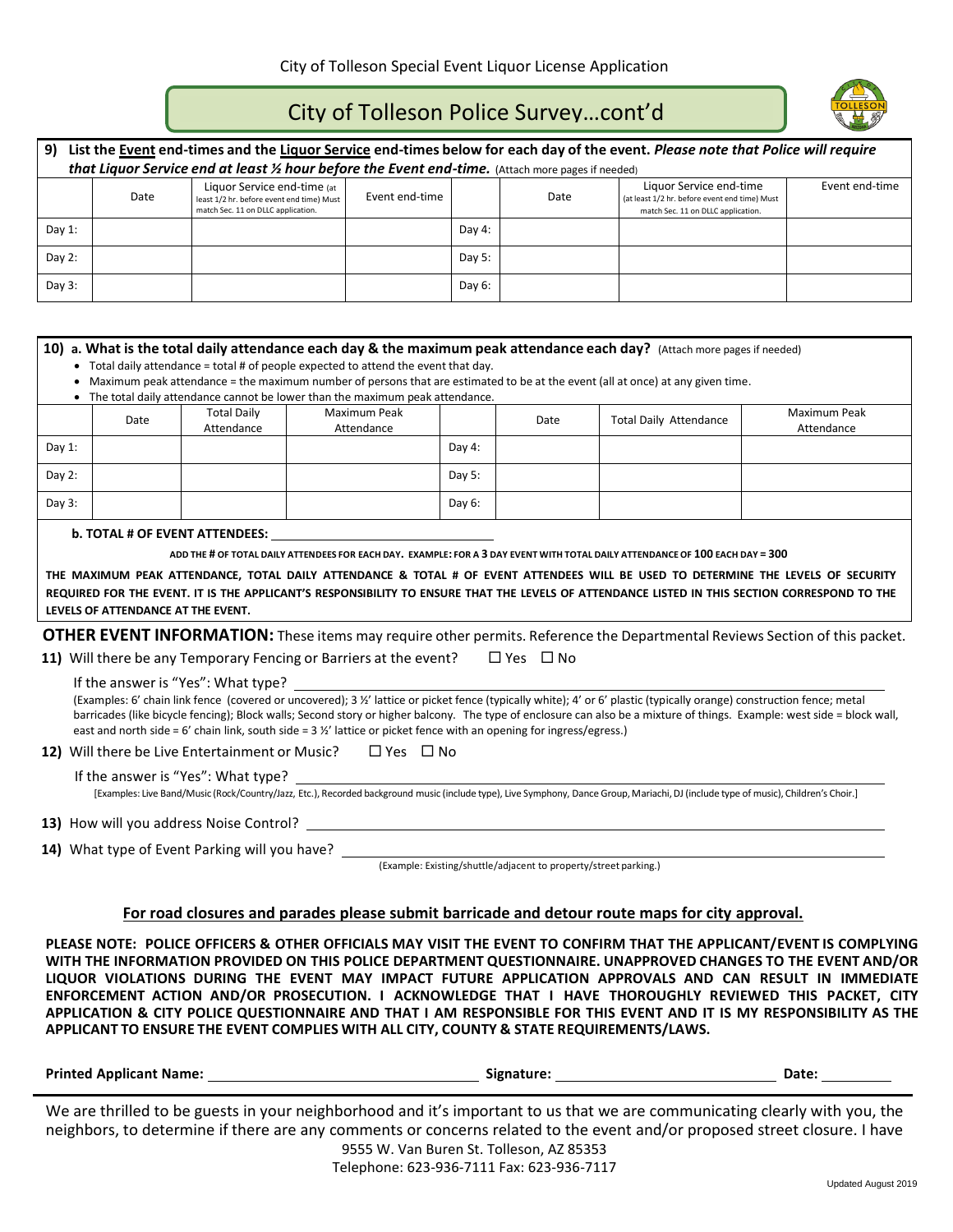#### City of Tolleson Special Event Liquor License Application

provided a copy of the site plan and details of the street closure explaining the proposed Special Event. If you have any comments or concerns related to the event, please note in the applicable column. If you prefer to contact the City's Events Administrator directly, contact Tolleson City Hall at 623-936-7111 or at [jplopez@tollesonaz.org.](mailto:jplopez@tollesonaz.org)

**Please read before filling out:** I hereby declare that I am an authorized representative of the listed business and have been informed by the event applicant/designee of the event details, including proposed street closures. By marking "No" for concerns, I am relaying that I have no significant concerns about the event. By marking "Yes" for concerns, I am relaying that I have concerns with the event and/or street closure and will state the reason(s) why in the comment box.

| Date:                     |                                                                                                                   |                                                                                |
|---------------------------|-------------------------------------------------------------------------------------------------------------------|--------------------------------------------------------------------------------|
|                           |                                                                                                                   | Title: Title: Title: Title: Title: Title: Title: Title: Cowner, Manager, Etc.) |
|                           | Did you receive a copy of event plan:<br>Pes D No Do you have Concerns: Yes D No Do you have Concerns: P Yes D No |                                                                                |
|                           |                                                                                                                   |                                                                                |
|                           |                                                                                                                   |                                                                                |
|                           |                                                                                                                   |                                                                                |
|                           |                                                                                                                   |                                                                                |
|                           |                                                                                                                   | (Owner, Manager, Etc.)                                                         |
|                           | Did you receive a copy of event plan:<br>Pes D Yes D No Do you have Concerns: Nes D No                            | Tolleson, Arizona 85353                                                        |
|                           |                                                                                                                   |                                                                                |
|                           |                                                                                                                   |                                                                                |
|                           |                                                                                                                   |                                                                                |
|                           |                                                                                                                   |                                                                                |
|                           |                                                                                                                   |                                                                                |
|                           |                                                                                                                   | (Owner, Manager, Etc.)                                                         |
|                           | Did you receive a copy of event plan: Ves No Do you have Concerns: Yes No                                         | Tolleson, Arizona 85353                                                        |
| Comments/Concerns if any: |                                                                                                                   |                                                                                |
|                           |                                                                                                                   |                                                                                |
|                           | Signature:                                                                                                        |                                                                                |

9555 W. Van Buren St. Tolleson, AZ 85353 Telephone: 623-936-7111 Fax: 623-936-7117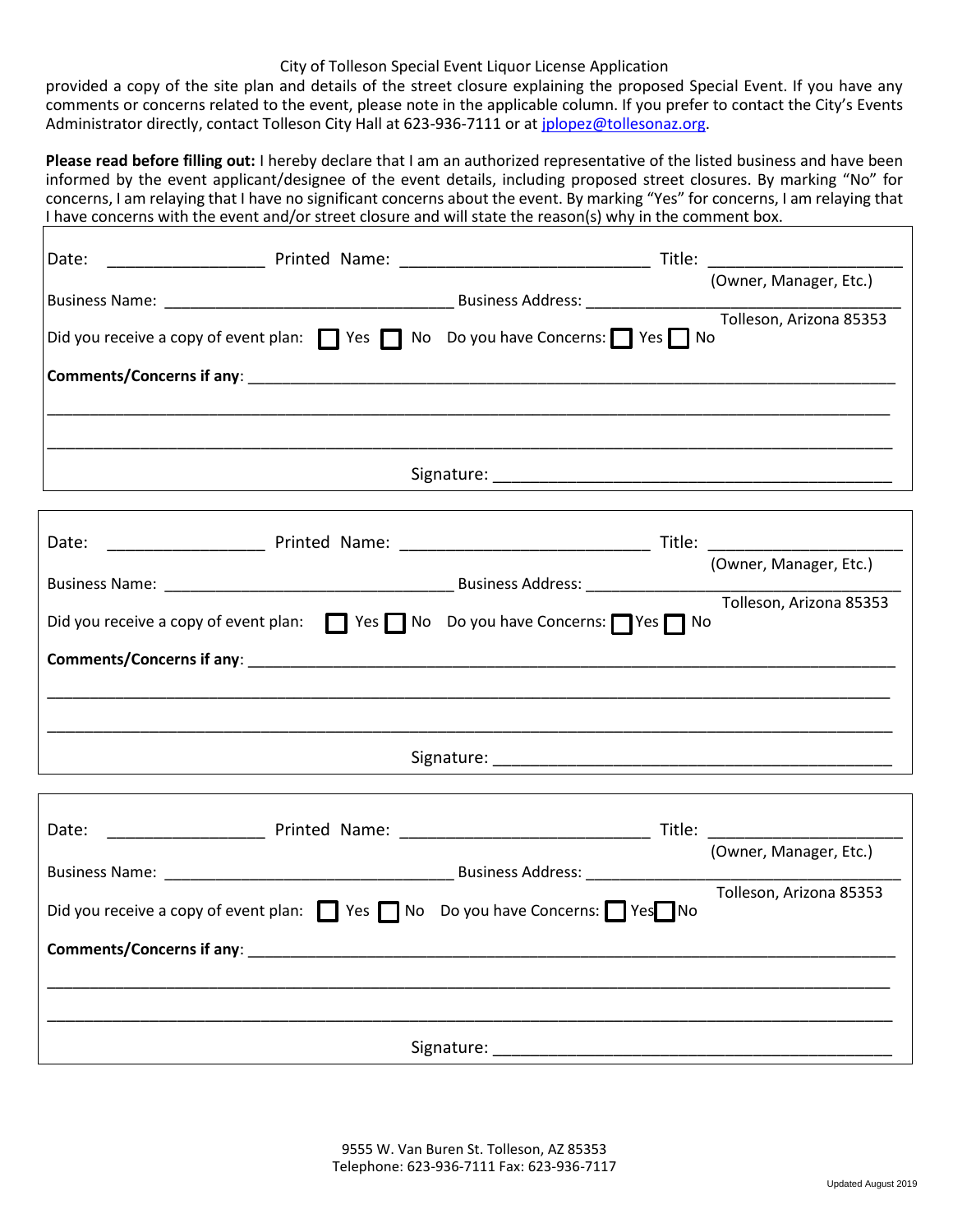City of Tolleson Special Event Liquor License Application

|  | City of Toneson Special Event Eigaor Electisc Application                                             |                         |
|--|-------------------------------------------------------------------------------------------------------|-------------------------|
|  |                                                                                                       | (Owner, Manager, Etc.)  |
|  |                                                                                                       |                         |
|  | Did you receive a copy of event plan: $\Box$ Yes $\Box$ No Do you have Concerns: $\Box$ Yes $\Box$ No |                         |
|  |                                                                                                       |                         |
|  |                                                                                                       |                         |
|  |                                                                                                       |                         |
|  |                                                                                                       |                         |
|  |                                                                                                       |                         |
|  |                                                                                                       | (Owner, Manager, Etc.)  |
|  |                                                                                                       | Tolleson, Arizona 85353 |
|  | Did you receive a copy of event plan: $\Box$ Yes $\Box$ No Do you have Concerns: $\Box$ Yes $\Box$ No |                         |
|  |                                                                                                       |                         |
|  |                                                                                                       |                         |
|  |                                                                                                       |                         |
|  |                                                                                                       |                         |
|  |                                                                                                       |                         |
|  |                                                                                                       | (Owner, Manager, Etc.)  |
|  |                                                                                                       | Tolleson, Arizona 85353 |
|  | Did you receive a copy of event plan: Ves No Do you have Concerns: Yes No                             |                         |
|  |                                                                                                       |                         |
|  |                                                                                                       |                         |
|  |                                                                                                       |                         |
|  |                                                                                                       |                         |
|  |                                                                                                       |                         |
|  |                                                                                                       | (Owner, Manager, Etc.)  |
|  | Did you receive a copy of event plan: Ves No Do you have Concerns: Yes No                             | Tolleson, Arizona 85353 |
|  |                                                                                                       |                         |
|  |                                                                                                       |                         |
|  |                                                                                                       |                         |
|  |                                                                                                       |                         |

9555 W. Van Buren St. Tolleson, AZ 85353 Telephone: 623-936-7111 Fax: 623-936-7117